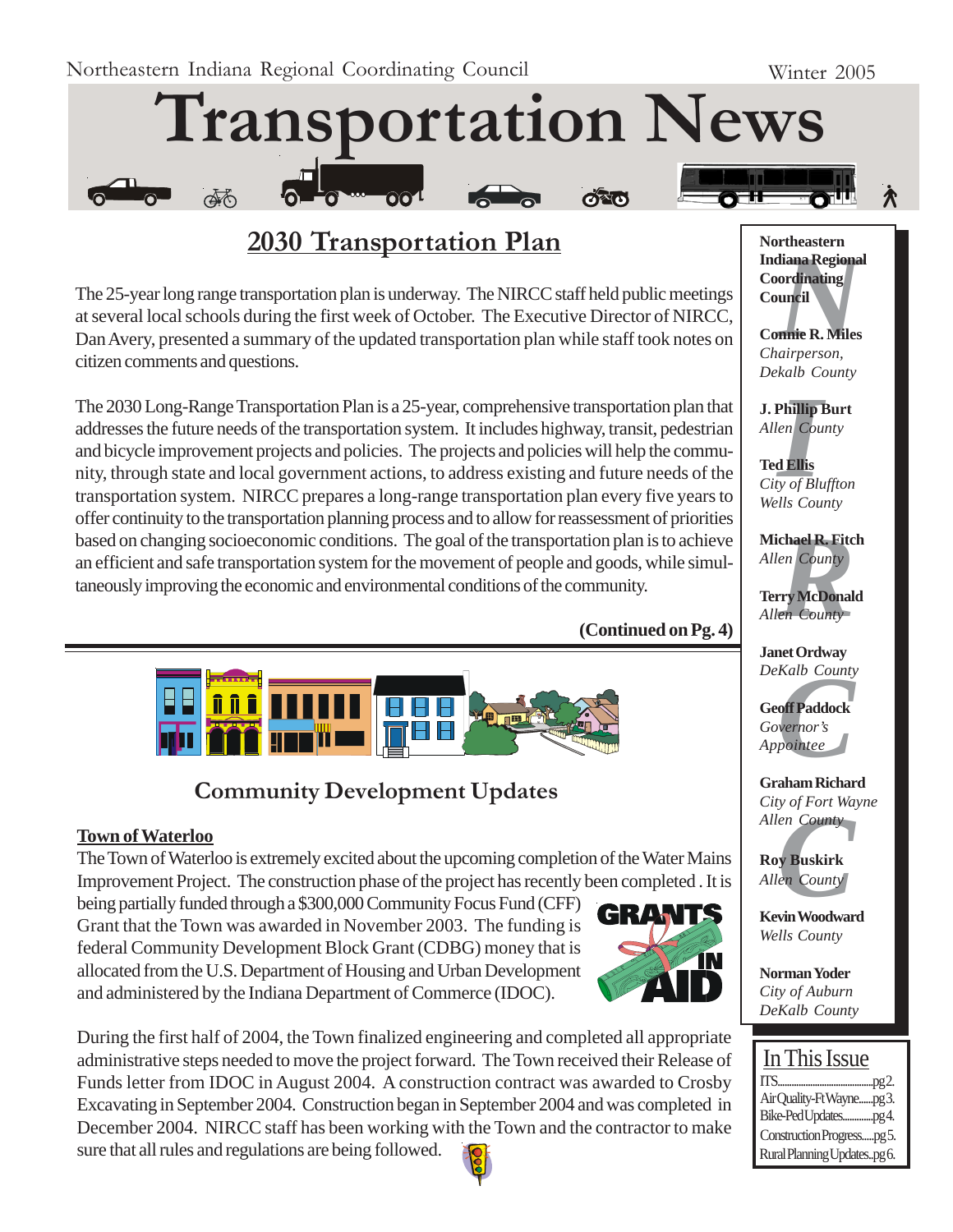### **Transportation News Winter 2005**

#### **Urban Transportation Advisory Board**

**Dave Ross** *Chairman FW City Engineer*

**Michael R. Fitch** *Vice Chairman Allen County Highway Director*

**Mark Becker** *Fort Wayne Representative*

**Linda Bloom** *Allen County Commissioner*

**EXECT:**<br>
Fournance Section Wayne<br>
Fournance Presentative<br>
India Bloom<br>
Ien County<br>
Dominissioner<br>
Ansportation<br>
University<br>
San Hoot<br>
University<br>
University<br>
University<br>
University<br>
University<br>
Presentative<br>
University<br>
P **Dave Gionet** *Fort Wayne Public Transportation Corp. (Citilink)*

#### **Susan Hoot**

*Allen County Planning Commision Representative*

**Paula Hughes** *Allen County Council*

**Mayor Terry McDonald** *New Haven Representative*

## **Michael Olson**

*Fort Wayne/Allen County Airport Authority*

**Bob Kennedy** *Board of Public Works*

**Tom Smith** *Fort Wayne Planning Commission*

**John Leckie** *INDOT*

**Joyce Newland Val Strummins** *Federal Highway Administration (Non-voitng members)*

**Dave Holtz Jerry Halperin** *INDOT (Non-voting member)*

# **Allen County Regional Intelligent Transportation Systems (ITS) Architecture**

NIRCC is currently in the process of developing a regional Intelligent Transportation Systems (ITS) architecture for Allen County. ITS is defined as: "the application of advanced sensor, computer, electronics, and communication technologies and management strategies – in an integrated manner – to improve the safety and efficiency of the surface transportation system". ITS are interrelated systems that work together to deliver transportation services. Integration of these systems requires an architecture to illustrate and gain consensus on the approach to be taken by a group of stakeholders (anyone with a vested interest or "stake" in the regional ITS architecture) regarding their particular systems. An ITS architecture defines the systems and the interconnections and information exchanges between these systems. Figure 1 below shows a diagram of what an ITS in action might look like. After the TMC (Transportation Management Center) receives the information, it can notify the public in a variety of ways. The ITS architecture not only identifies how information goes out to the public, but it also outlines the process of how it comes in to the TMC. The Federal Highway Administration deadline for a regional architecture to be in place is April 8, 2005.

The architecture is being developed by inputting information from stakeholders in Allen County into Turbo Architecture software. The software has an interview function that asks a series of questions for various categories. The software then uses the answers to these questions to create a regional architecture. Once the initial architecture is created, the software allows it to be customized for the region. Staff is currently in the process of reviewing and evaluating the output of the software. All participating stakeholders will meet in the coming months for information and feedback that will allow staff to finalize the regional architecture. The staff has worked in conjunction with the Transportation Technical Committee, the Federal Highway Administration, and the Indiana Department of Transportation.



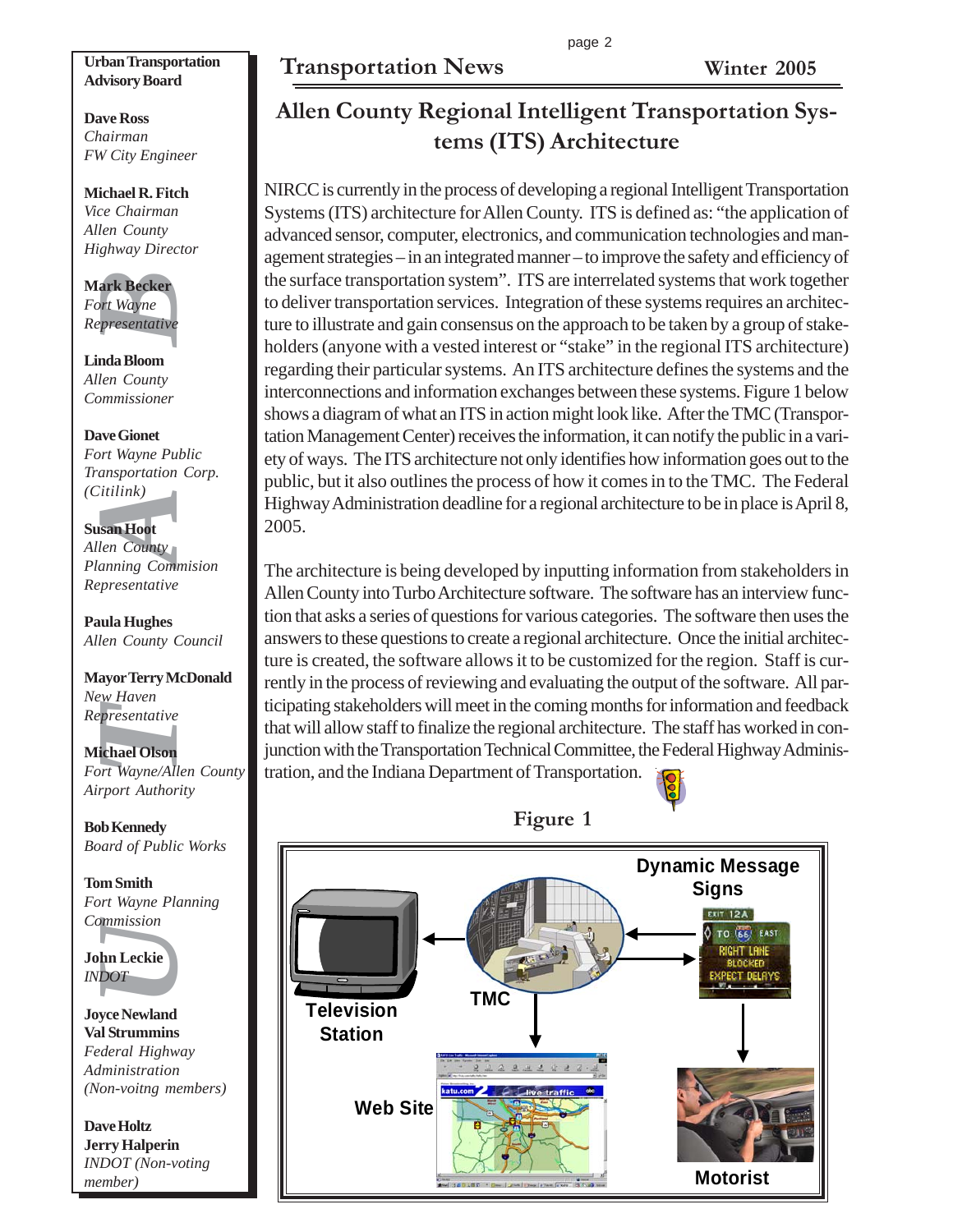

As of June 15, 2004 the United States Environmental Protection Agency designated Fort Wayne and Allen County as a nonattainment area for ground-level ozone emissions. This means that Allen County was above the attainment level of the 8 Hour Ozone National Ambient Air Quality Standard. This is a health-based standard for ground-level ozone established in 1997 by the EPA. The 8-hour ozone standard is defined at 85 PPB (parts per billion) and is based on an average  $4<sup>th</sup>$ -high 8-hour ozone value over a three year period. Counties with values that exceed this standard are considered to be in violation.

### **What does this mean?**

 It means that on certain days in the summer, air quality does not meet federal health standards. Indiana must now develop a plan detailing the steps necessary to comply with the standard by the attainment date of spring 2007. This may lead to stricter permitting of certain new and expanding industrial sources. It may also become necessary for transportation activities to conform to the air quality goals established by the state's attainment plan.

There will be new national and regional controls; for example, a nitrogen oxide control rule for power plants, new diesel engine standards, and new diesel fuel standards. It is the hope that these controls will aid Allen County so that it will be in attainment of the standard without further local control measures. The date set for the Fort Wayne metropolitan area to meet attainment is by the year 2009.

### **What exactly is Ozone and why is it so important to regulate how much there is?**

Ozone is a gas that occurs naturally in the stratosphere approximately 10 to 30 miles above the earth's surface. This type of ozone is considered beneficial because it protects life on earth from the sun's harmful rays. The type of ozone that negatively affects human health is the kind that forms at ground level. Ground level ozone is one of six key air pollutants

that scientists have identified as being particularly harmful to humans and the environment.

Ozone is a gas composed of three oxygen atoms  $(O_3)$ . A chemical reaction between oxides of



nitrogen (NOx) and volatile organic compounds (VOCs) in the presence of heat and sunlight create ozone. Motor vehicle exhaust, industrial emissions, gasoline vapors and chemical solvents are some of the major sources of NOx and VOCs that combine with sunlight and hot weather to form ground-level ozone. Indiana's ozone season is May 1 to September 30.

Ozone is harmful for several reasons. Along with triggering a variety of health problems, some people are extremely sensitive to it. Ozone can irritate lung airways and cause inflammation. It can cause

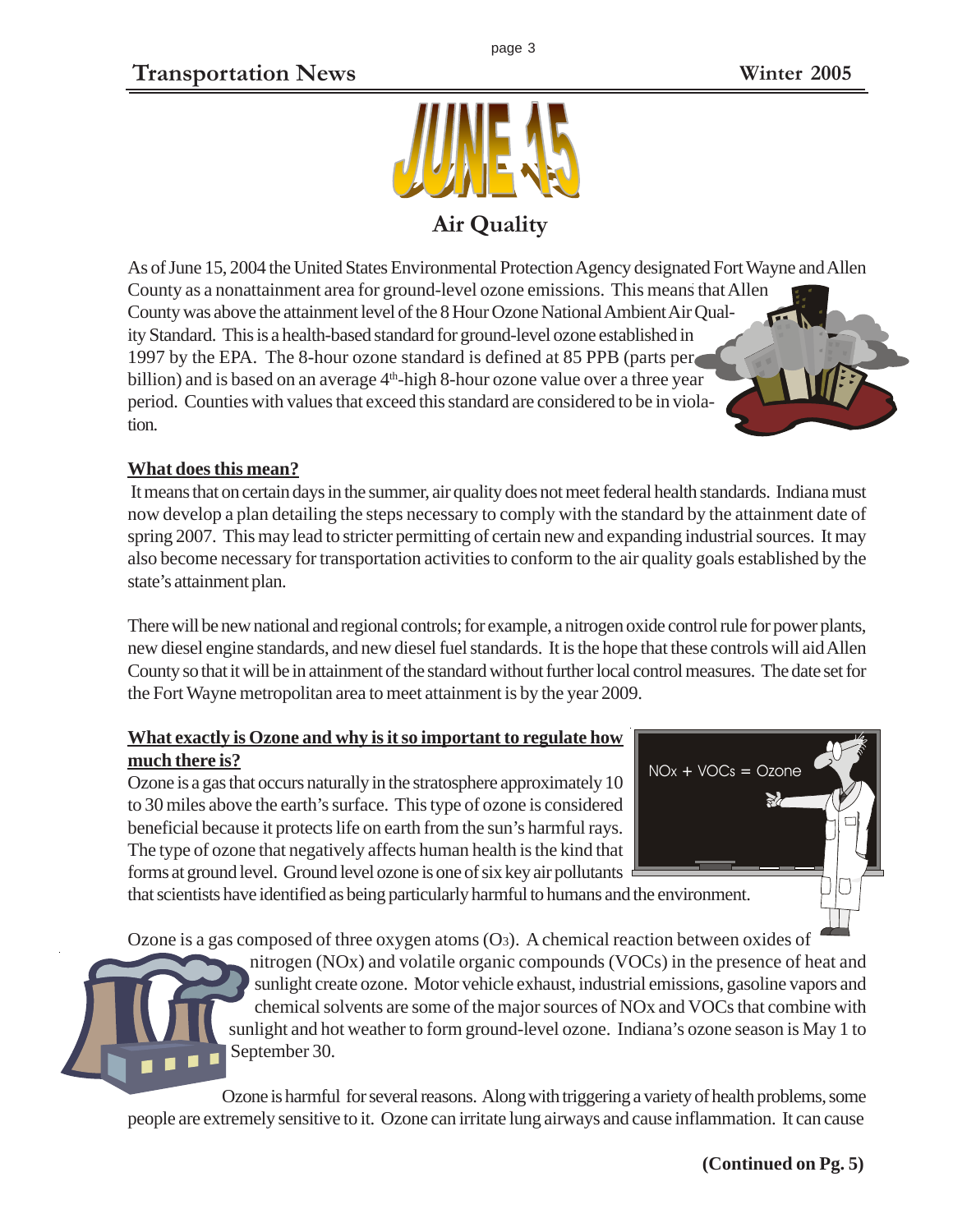# **Bicycle and Pedestrian Update**

The Northeastern Indiana Regional Bicycle and Pedestrian Forum has finished the first draft of the Allen County Bicycle and Pedestrian Transportation Plan. The updated draft was taken to UTAB (Urban Transportation Advisory Board) for their imput. It was also presented at the

public meetings held for the 2030 Long Range Transportation Plan. Although there were some questions and concerns, there was also a lot of support for the Bicycle and Pedestrian Transportation Plan.

With much of the bicycling needs met in this first draft, the forum is now concentrating on meeting the needs of pedestrians. The forum is now focusing on sidewalk issues throughout Allen County and the city of Fort Wayne.

Once the forum completes work in Allen County it will reach into the surrounding counties. The forum envisions having a regional bicycling and pedestrian plan in the future.

### **2030 Plan continued...**

Below are brief descriptions of the three main parts of the 2030 long range plan:

### **Highway Projects**

These projects include new construction, widening, reconstruction, grade separation, and intersection / interchange modifications. These projects are meant to enhance the mobility of drivers in areas that become increasingly important as the community grows. A more efficient system allows the traveler to take a quicker route reducing distance traveled, air pollution, energy consumption, and travel delay.

#### **The Comprehensive Bicycle – Pedestrian Plan**

The comprehensive bicycle – pedestrian plan combines local group efforts with the identification of a selected set of routes based on an analysis of significant destinations within the region. These routes will then be recommended for enhancement and protection. The plan will provide a tool for planners and highway officials by locating these selected routes, specifying the preferred type of bicycle – pedestrian treatment, and providing design standards to follow as they coordinate them with present and future road projects.

#### **Transit Alternatives**

The recommended transit improvements were developed by a combined effort of citizen participants, Fort Wayne Public Transportation Corporation (FWPTC) staff, Urban Transportation Advisory Board members, and the NIRCC staff. The group proposed improvements intended to increase mobility and accessibility through improved transit service.



The group began with the existing system of transit routes as a base and then made additional proposed improvements that will improve the existing service. The recommended transit improvements include new routes, cross-town routes, modified existing routes, and connecting existing routes. Similar to the highway projects, all of the transit recommendations were tested under future travel demands. The testing revealed that if the improvements are enacted there will be an increase in ridership. The increase in estimated ridership correlates to an improved level of transit service and enhanced mobility for the entire community.







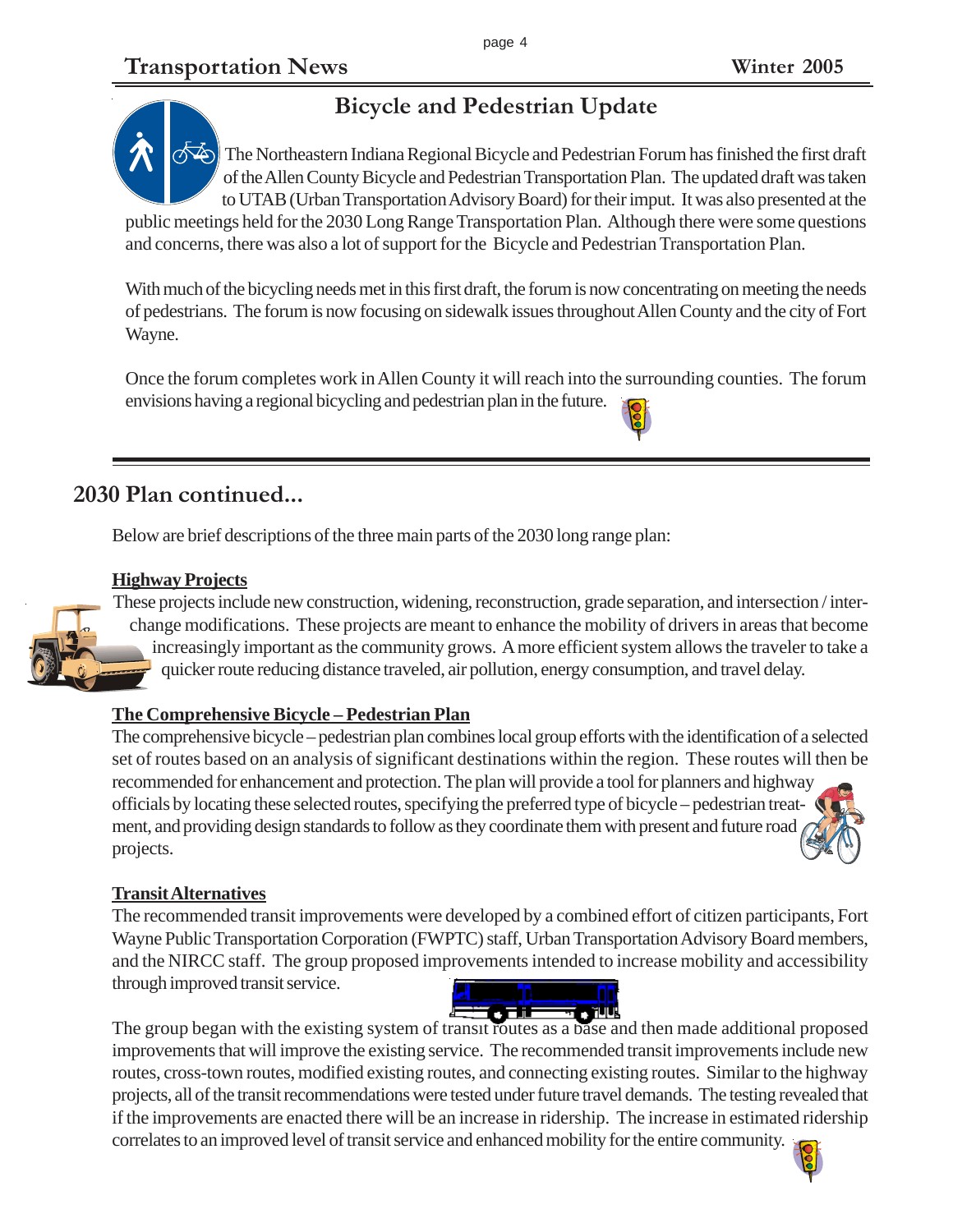### **Construction Progress Report**

The added travel lanes on US 33 from Washington Center Road to Cook Road is in the right-of-way acquisition process and should begin construction this summer.



New roadway construction of Ardmore Avenue from Lower Huntington Road to Indianapolis Road should begin this summer.

> The widening of SR 3 from Ludwig Road to Dupont Road is in the right of way stage.

The urban trail from Swinny Park to Rockhill Park was completed this past year.

> The intersection at Stellhorn Road and Maysville Road is complete.



The intersection improvement in New Haven at Landin Road and North River Road is anticipated to begin in the upcoming construction season.



Phase 1 of the I-69 widening from south of Leesburg Road to south of US 24 is done.

> Phase 2 of the I-69 widening from south of Leesburg Road to Coldwater Road is in progress.

The Greenway extension in New Haven is under construction.

The added travel lanes on St. Joe Center Road from St. Joe Road to Reed Road should begin construction in the spring. The graves were moved this past summer.

> A new signal at Hillegas Road and Coliseum Boulevard has been added.

Reconstruction of Dupont Road from Pine Mills Road to Auburn Road is in progress.



Road reconstruction in New Haven on Rose Avenue from Green Street to Broadway should be ready for summer construction.



Reconstruction of Coldwater Road from Dupont Road to Gump Road will begin this summer.

The added travel lanes on Aboite Center Road from Coventry Lane to Jefferson Boulevard should start in the coming year.

## **Air Quality continued...**

wheezing, coughing, pain when taking a deep breath, and difficulty breathing during exercise or outdoor activities. Although people with respiratory problems are most vulnerable, even healthy people who are active outdoors can be affected when levels are high. Repeated exposure for several months can cause permanent lung damage.



Ozone not only affects people, but it also damages plants and ecosystems. Ozone damages the ability for plants to produce and store food. This makes plants and trees more susceptible to disease, insects, other pollutants, and harsh weather. Ozone also reduces crop yields.

### **What are some things people can do locally to reduce ozone pollution?**

People can reduce ozone by using public transportation and carpooling. Also, walking more and bicycling can help. Some smaller ways to reduce ozone include keeping your automobile well tuned and maintained, avoid using drive-thru lanes, be careful not to spill gasoline when filling up or doing summer chores, fill up your cars during cooler evening hours, seal up household cleaners, and participate in local

utility energy conservation programs.